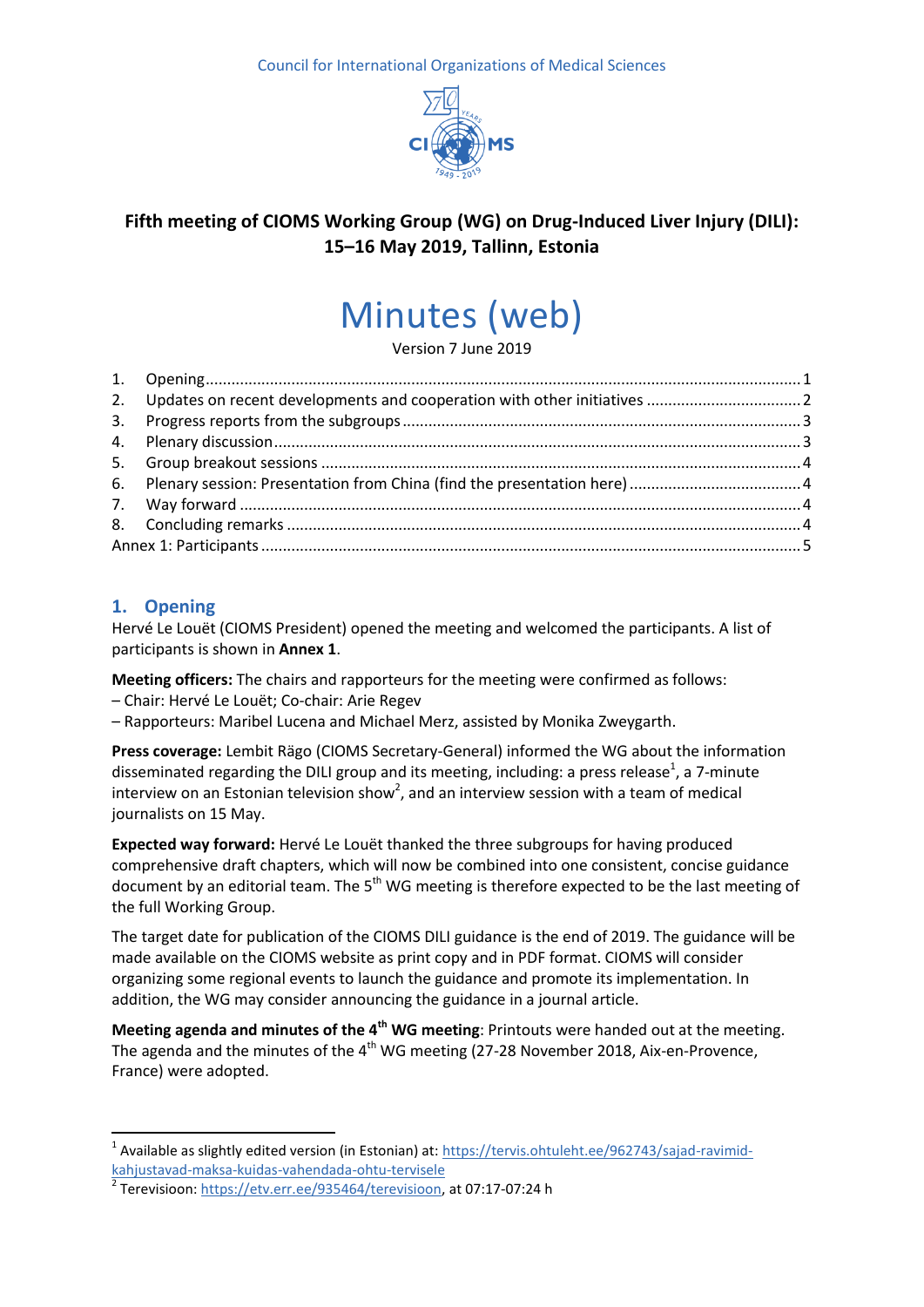



## <span id="page-1-0"></span>**2. Updates on recent developments and cooperation with other initiatives**

#### **AASLD / FDA [DILI Conference](https://www.aasldnews.org/dili-conference-to-tackle-three-areas-of-unmet-need/)**

Mark Avigan gave an update from the annual meeting co-hosted by the U.S. Food and Drug Administration (FDA) and the American Association for the Study of Liver Diseases (AASLD), held in Washington on 7-8 May 2019.<sup>3</sup> The meeting brought together DILI experts from academia, industry and government to discuss unresolved issues including: assessment of DILI in special patient groups such as those with pre-existing liver-disease and those with cancer, emerging tools to assess DILI risk, and areas in the FDA Guidance on DILI that may be in need of updating.

#### **Pro-EURO DILI Net**

Raul J Andrade presented an update from the Prospective European Drug-Induced Liver Injury Network [\(Pro-Euro DILI Net\)](https://proeurodilinet.eu/), a so-called "COST (Cooperation in Science and Technology) Action".<sup>4</sup> This network, which has five [Working Groups,](https://proeurodilinet.eu/working-groups) does not conduct its own research, instead it provides a platform for scientific and technical cooperation. The  $1^{st}$  [Meeting o](https://proeurodilinet.eu/1st-working-groups-meeting-2nd-cg-mc-training-school-malaga-14-15-march-2019#working-groups-meeting)f the Working Group[s, the 2](https://proeurodilinet.eu/wp-content/uploads/2018/09/AGENDA-1st-Training-course-in-DILI-CA-17112-Malaga.pdf)<sup>nd</sup> meetings of the Core Group and the Management Group, , and the 1<sup>st</sup> Training Course on *[Assessment of Drug-Induced-Liver Injury: Key rules and common pitfalls. How to make a clinical](https://proeurodilinet.eu/wp-content/uploads/2018/09/AGENDA-1st-Training-course-in-DILI-CA-17112-Malaga.pdf)  [narrative](https://proeurodilinet.eu/wp-content/uploads/2018/09/AGENDA-1st-Training-course-in-DILI-CA-17112-Malaga.pdf)*, were all held concurrently in Malaga on 14-15 March 2019. The next meeting will take place in Palermo in October. Pro-EURO DILI Net will run for four years.

#### **IQ-DILI initiative**

Arie Regev presented an update from the [IQ-DILI](https://www.iqdili.org/) Initiative established in 2016 under the International Consortium for Innovation and Quality in Pharmaceutical Development (IQ).<sup>5</sup> IQ-DILI is composed of 16 member companies and to date has worked with over 30 academic and regulatory collaborators. Six working groups are active in Phase Ia; one paper has been published<sup>6</sup> and two are in preparation. Another seven working groups will start operating in Phase 1b. A Data Sharing Committee has been set up to oversee the establishment of a prioritized pilot project and roadmap for cross-company clinical data-sharing in Phase II.

Several other groups, such as th[e HBV Forum](https://www.forumresearch.org/projects/hbv-forum) and [TransCelerate Biopharma Inc,](https://www.transceleratebiopharmainc.com/) are also working to address DILI gaps. There is a strong need for communication and coordination between the groups to ensure consistency and harmonization, and to avoid conflicting recommendations.

#### **HBV Forum guidance on liver safety assessment in drug development**

Bob Fontana, co-chair of the HBV Forum sub working group on liver safety monitoring, spoke about the experience with producing a white paper on *Recommendations on liver safety assessment in HBV Drug Development.* This paper was developed by group of 12 experts collaborating by teleconference. An initial draft was proposed by a subgroup, and was then revised in line with suggested comments and edits from the full group. The paper will be finalized by 2-3 writers.

#### **IMI2 TransBioLine project**

Gerd Kullak-Ublick provided a brief update from the Translational Safety Biomarker Pipeline (TransBioLine) project funded by the European Commission's Innovative Medicines Initiative (IMI). It is coordinated by Michael Merz, with Guruprasad Aithal as academic lead of WP 2 Liver Injury along with Gerd Kullak as industry lead. Its five working groups focus on the development and regulatory

**.** 

<sup>3</sup> <https://www.aasld.org/events-professional-development/aasld-fda-dili-conference>

<sup>4</sup> <https://proeurodilinet.eu/>

<sup>5</sup> <https://www.iqdili.org/>

<sup>&</sup>lt;sup>6</sup> Regev A. *et al.* Consensus: guidelines: best practices for detection, assessment and management of suspected acute drug-induced liver injury during clinical trials in patients with nonalcoholic steatohepatitis. Aliment Pharmacol Ther. 2019 Mar;49(6):702-713. [doi: 10.1111/apt.15153.](https://doi.org/10.1111/apt.15153) Epub 2019 Feb 13.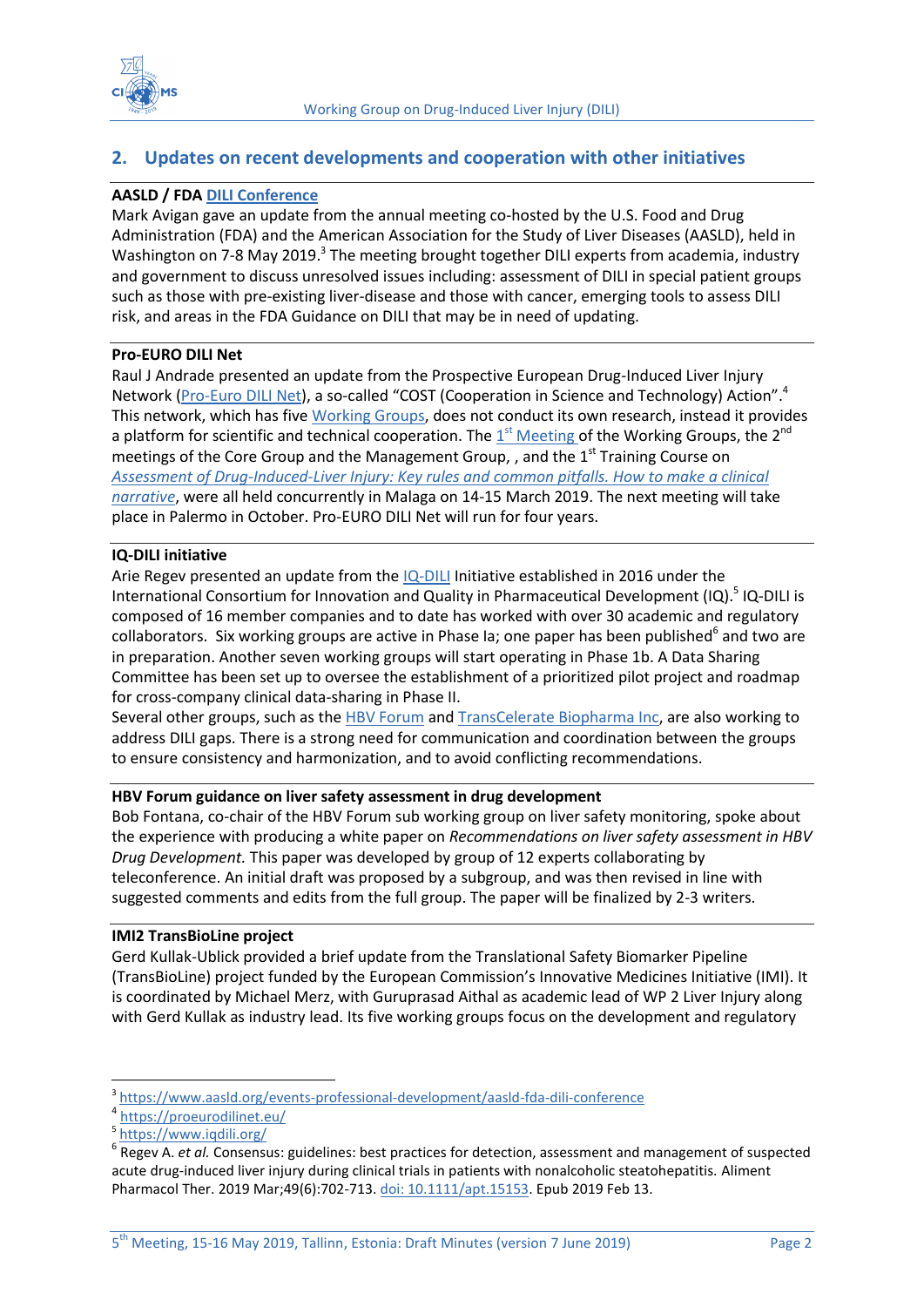

qualification of new safety biomarkers, including liver safety biomarkers. The project was officially launched [in February](https://www.media.uzh.ch/en/Press-Releases/2019/Biomarker.html) 2019 and will run for five years.

## <span id="page-2-0"></span>**3. Progress reports from the subgroups**

The Group Chairs presented progress updates on drafting of their chapters. In the lead-up to the meeting it had been suggested to start each section with a brief summary of its content and the recommendations, to facilitate the overall review of the guidance by the Working Group.

#### **Group 1: Principles in Detection, Characterization and Risk Assessment of DILI in Clinical Trials and Post Marketing** (Arie Regev)

The drafts have undergone several rounds of revision. A new section has been drafted by Gerd Kullak-Ublick on using information from the pre-marketing phase to predict DILI post-marketing. An important part of this chapter 1 is the model Case Report Form ("e-CRF"), which will be presented separately in an electronically friendly format, and be summarized in the main text e.g. as a table.

#### **Group 2: Liver Safety Biomarkers: Recommended strategies for pre-marketing and postmarketing studies and efforts** (Bob Fontana)

Group 2 has produced an advanced draft, with each section preceded by a summary and recommendations. Section 2.6 (Postmarketing pharmacovigilance) will be reviewed together with information on this topic included in other Chapters with a view to combining some of this content.

#### **Group 3: DILI risk stratification, risk minimization measures and risk communication** (Einar Björnsson)

Chapter 3 presents what is known about DILI risk, and how this is communicated in product information and patient leaflets for different types of medicines. Inconsistencies are highlighted. A detailed review of the labels of 21 oncology compounds will be made available as supplementary material. The Chapter will provide high-level recommendations and call for more research to generate needed evidence. It was agreed that recommendations about the use of the ICH Medical Dictionary for Regulatory Activities [\(MedDRA\)](https://www.meddra.org/) is outside the scope of the CIOMS DILI guidance.

## <span id="page-2-1"></span>**4. Plenary discussion**

**.** 

**Audience:** It was reconfirmed that the guidance should address all key stakeholders: regulators, industry and practising physicians, including non-expert clinicians who may report suspected DILI cases. 7

**Complementarity:** It was noted that the added value of the CIOMS guidance will be to give a more global view. Particularly the proposed model Case Report Form for Hepatic Events could be a very valuable tool to harmonize reporting globally. The importance of promoting the dissemination and implementation of the CIOMS DILI guidance was re-emphasized.

<sup>&</sup>lt;sup>7</sup> See also the  $3<sup>rd</sup>$  [WG Meeting minutes,](https://cioms.ch/wp-content/uploads/2017/06/WebMinutes-3rdMtg_DILI-WG_May-8-9-2018.pdf) page 2.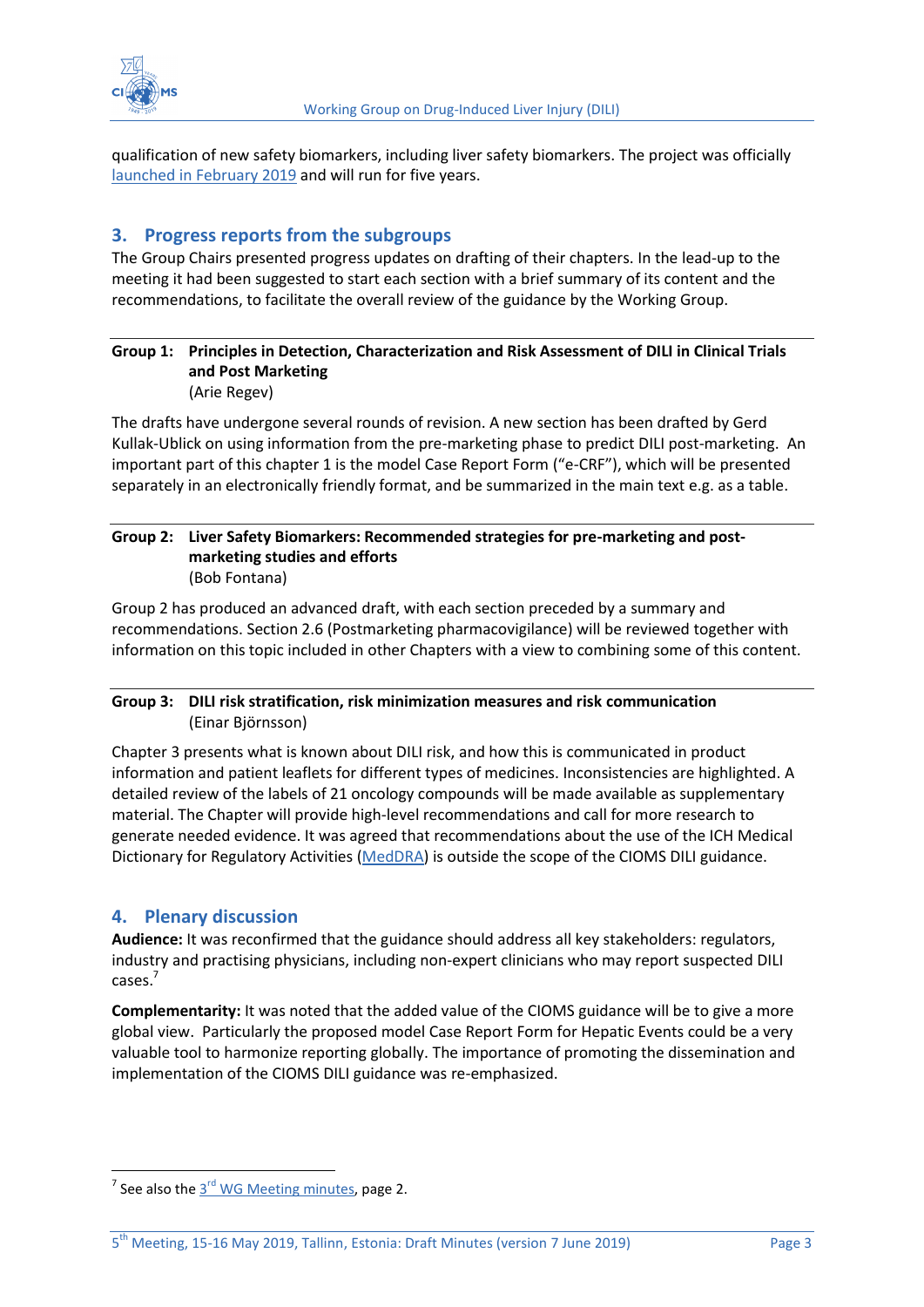

## <span id="page-3-0"></span>**5. Group breakout sessions**

On the afternoon of Day 1 and the second part of the morning of Day 2 the three groups worked in breakout sessions to work further on their drafts.

## <span id="page-3-1"></span>**6. Plenary session: Presentation from China**

In the morning of Day 2 Jia-bo Wang gave a presentation about Public-based ADR Reporting in China A free online system has been set up for the public to upload reports and request information about adverse reactions to drugs, including traditional Chinese medicines. The system is based on national regulatory data with currently more than 6.5 million ADR reports, and is monitored in real-time at national level. An English version will be launched during 2019.

The participants thanked Professor Wang for his presentation and discussed the value of patientreported data to raise awareness on ADRs and enable signal generation, and the challenges of using such data in causality assessments.

### <span id="page-3-2"></span>**7. Way forward**

An editorial team had been selected at the  $2^{nd}$  [WG meeting t](https://cioms.ch/wp-content/uploads/2017/06/WebMinutes-2ndMtg_DILI-WG_Nov-14-15-2017.pdf)o oversee the final editing. For greater efficiency the size of this team was reduced from nine to five members, i.e. Arie Regev, Raul J. Andrade, Bob Fontana, Einar Björnsson and Mark Avigan, supported by Monika Zweygarth.

Next steps and timelines were agreed as follows:

|           | • Group Leads: Work with group members to revise the draft chapter and send<br>the revised drafts to the editorial team<br>Arie Regev: Work on combining the chapters to complete the revisions,<br>assure flow and reduce redundancy | (end of June)   |
|-----------|---------------------------------------------------------------------------------------------------------------------------------------------------------------------------------------------------------------------------------------|-----------------|
| $\bullet$ | Monika, in consultation with the editorial team: Combine the three draft<br>chapters into a single well-structured document and circulate it to the WG                                                                                | (mid-August)    |
|           | • WG members: Provide constructive comments to the CIOMS Secretariat                                                                                                                                                                  | (end of August) |

Thereafter the editorial team will meet by teleconference to discuss the combined draft and the comments and recommend the way forward, including the possible need for another face-to-face meeting of the full group or the editorial team, at a date to be determined.

#### <span id="page-3-3"></span>**8. Concluding remarks**

Hervé Le Louët thanked the WG members, the WG co-chair and the CIOMS Secretariat for their excellent contributions to the much-needed CIOMS guidance on DILI.

In a "tour de table" the WG members thanked CIOMS for convening this worthwhile initiative. They found the work professionally and personally rewarding and look forward to seeing it coming together in a final report. The members will stay in touch as needed during the editing process.

Lembit Rägo added his thanks to the WG members and reminded them of the current and future opportunities for collaboration in CIOMS Working Groups.

The meeting closed at 12:30 h.